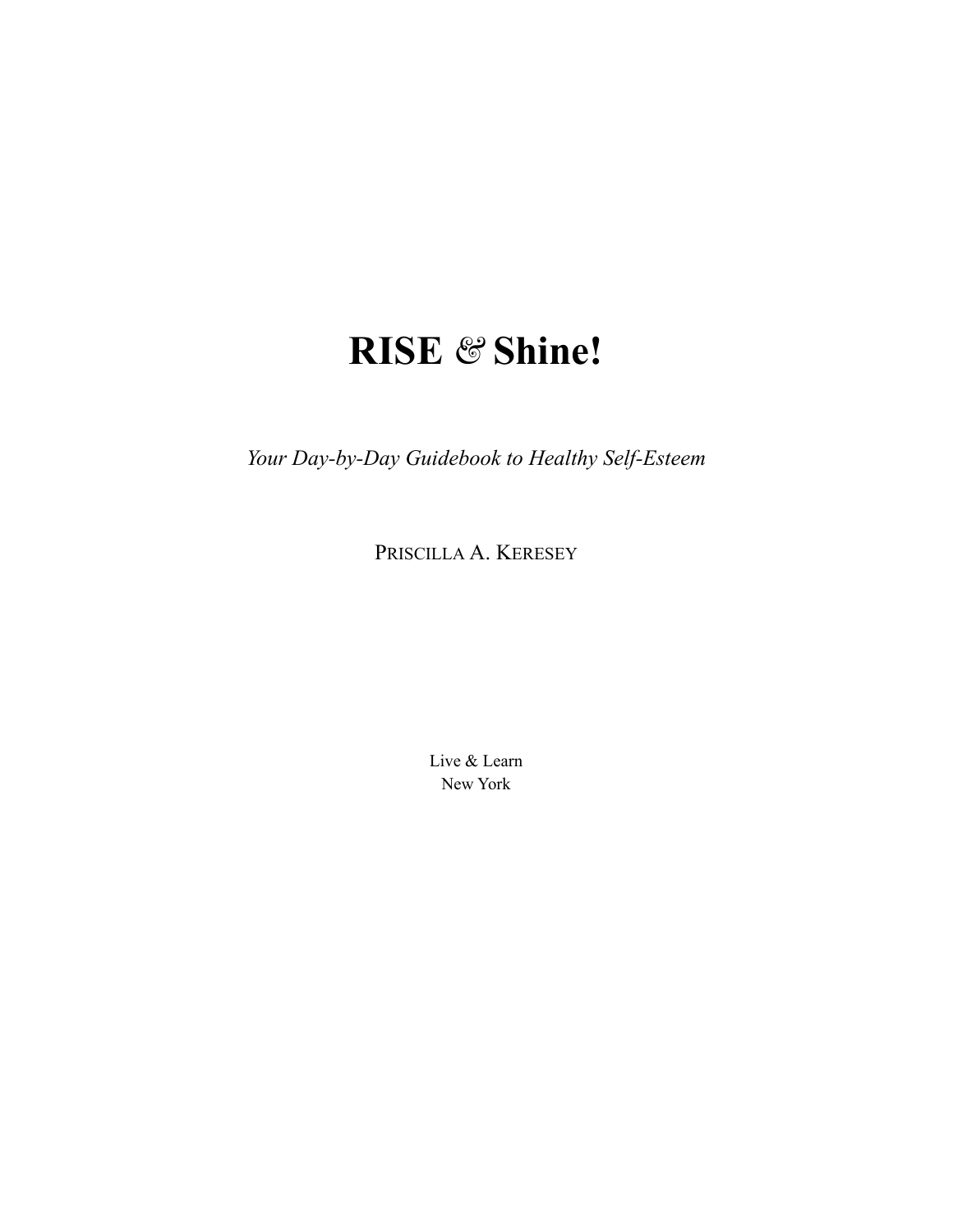Copyright ©2019 Priscilla A. Keresey

Cover Photographs: ©Karen Garland Portrait Photograph: ©Lisa Marie Pane

All rights reserved. No part of this book may be reproduced or transmitted in any form or by any means, electronic or mechanical, including photo-copying, recording, or by any information storage and retrieval system, without written permission from the author, except for the inclusion of brief quotations in a review.

Published By Live & Learn P.O. Box 226 Putnam Valley, NY 10579

Orders: [www.liveandlearnguides.com](http://www.liveandlearnguides.com) Printed in the United States of America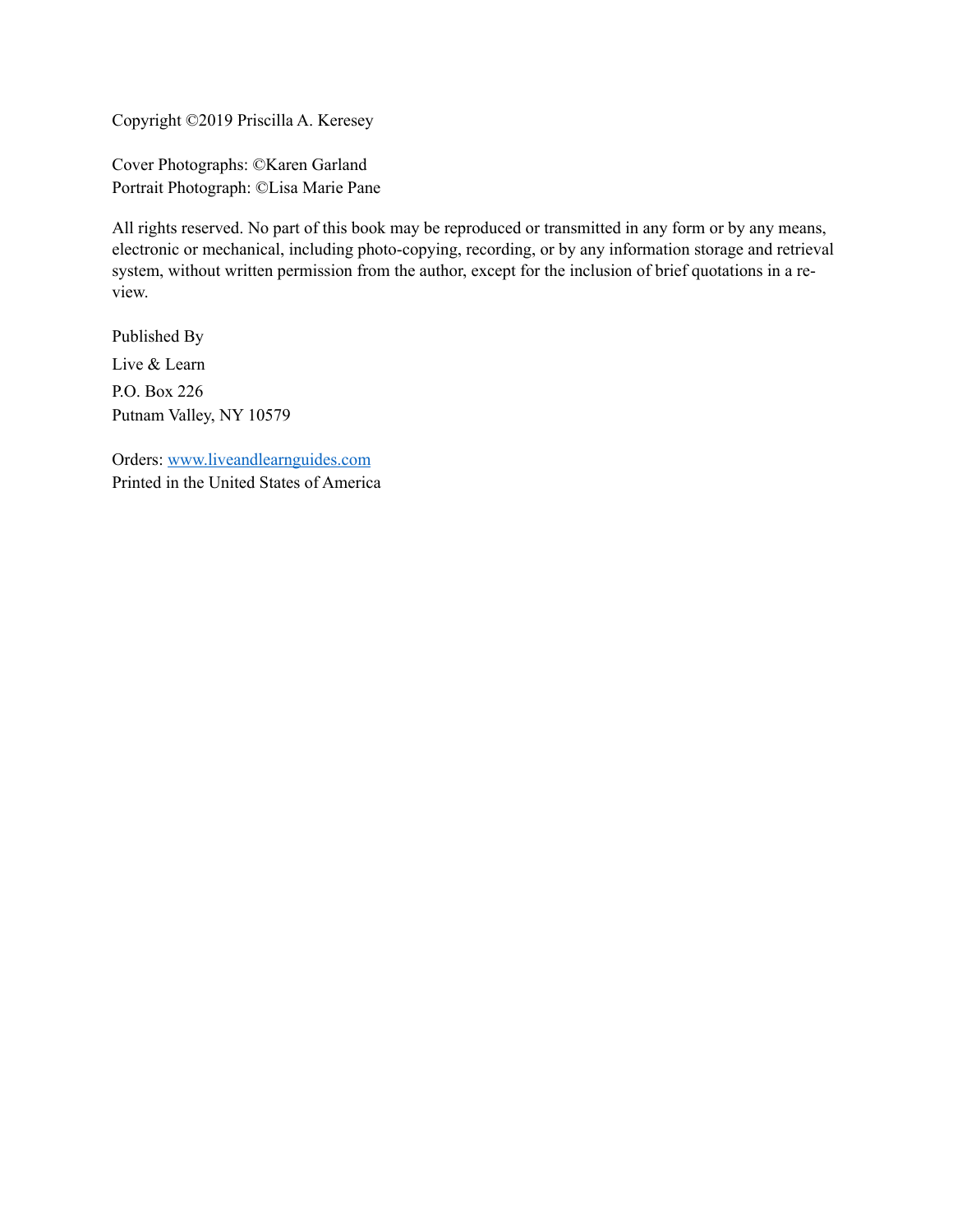*"To realize one's destiny is a person's only real obligation... And, when you want something, all the universe conspires in helping you to achieve it."*

**Paulo Coelho,** *The Alchemist*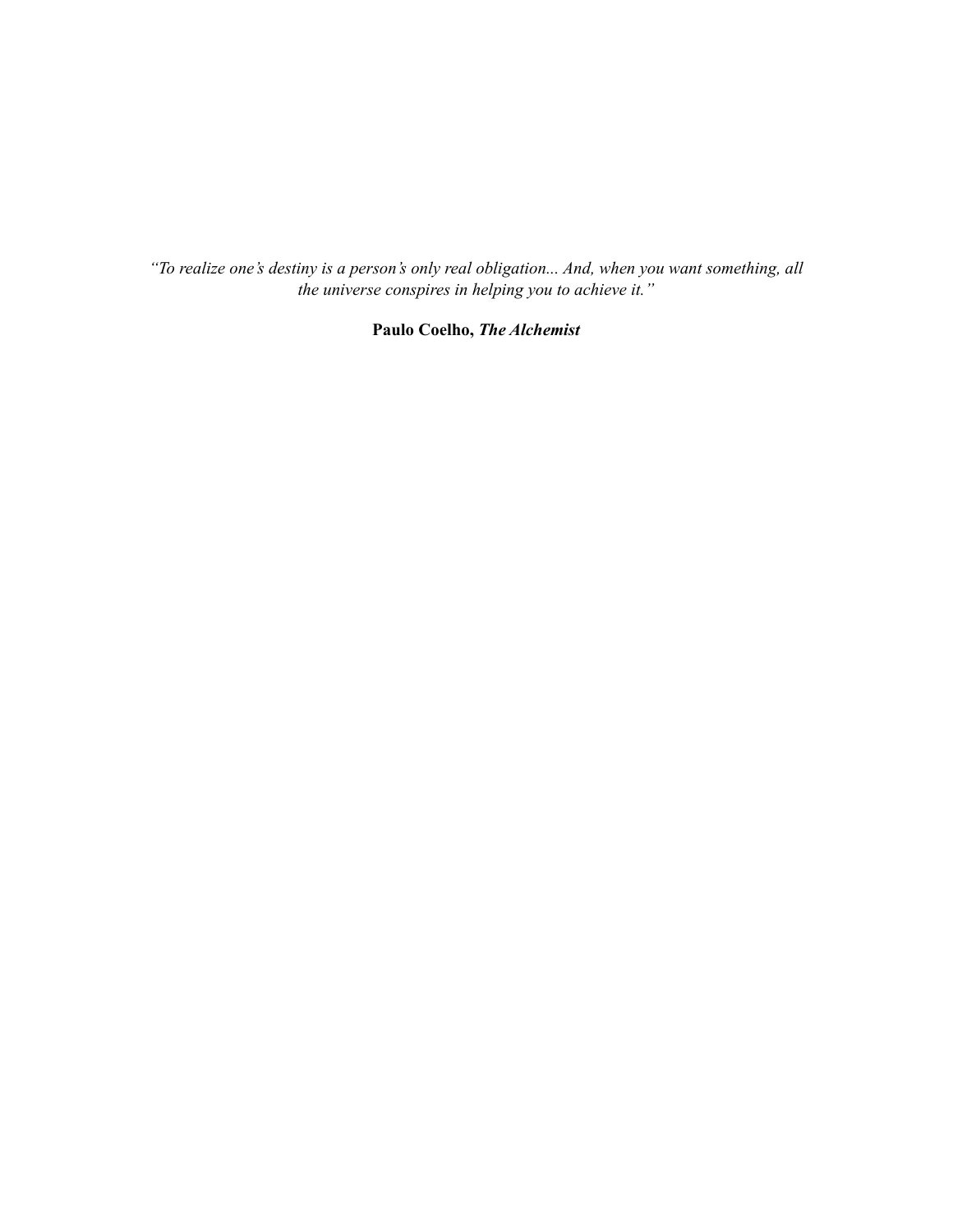# **Table of Contents**

[Author's Note](#page-4-0) [Our Agreement](#page-5-0) [How To Use This Book](#page-6-0) [Terms To Know](#page-8-0) [RISEr Mandates](#page-16-0)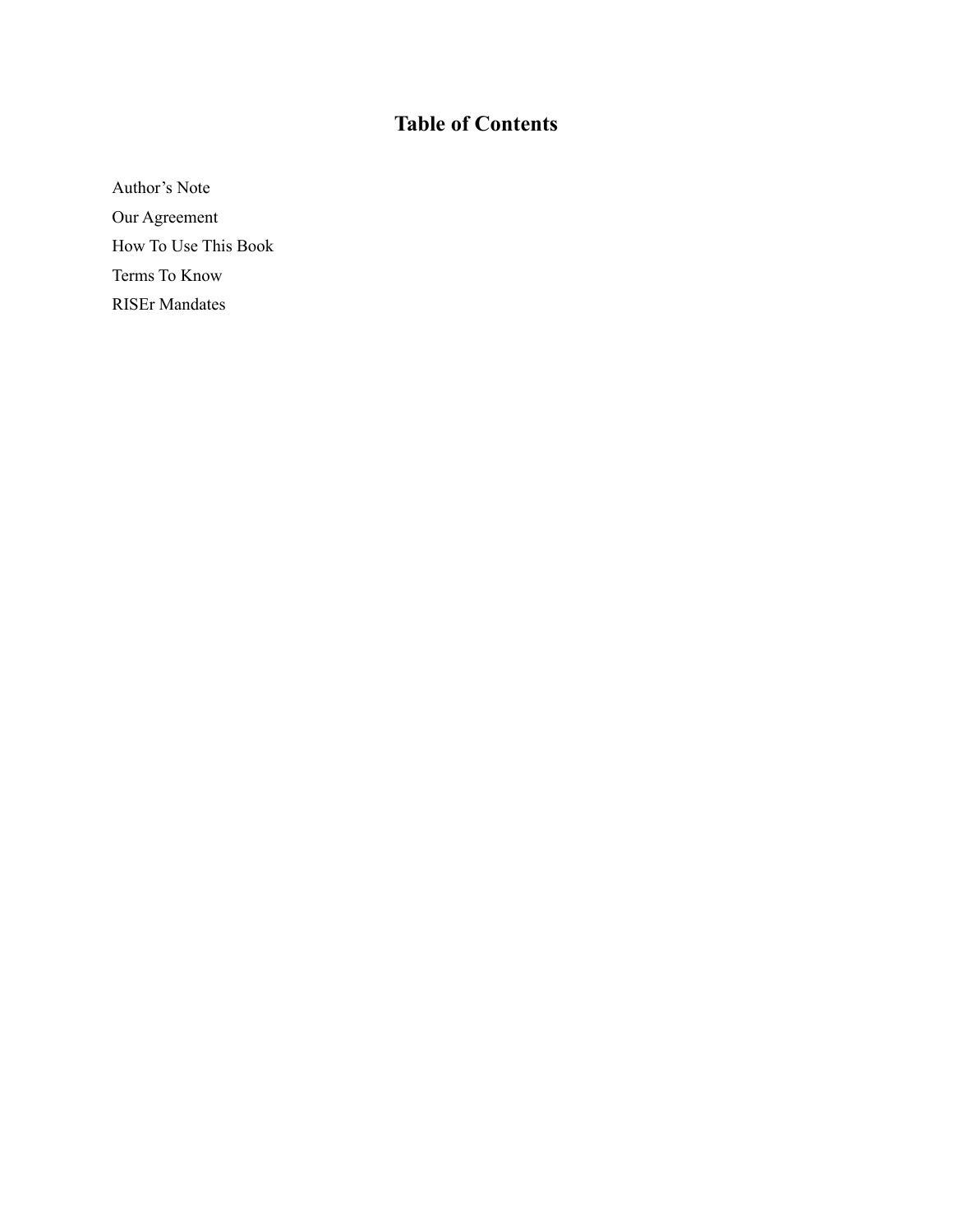# <span id="page-4-0"></span>**Author's Note**

Not too long ago, I wrote a book called *The Self-Esteem Solution: The Breakthrough Plan to Overcome Obstacles, Determine Your Destiny, and Pursue Your Extraordinary Life.* It was the inspired culmination of many years working with clients in the modalities of hypnosis, extra-sensory perception, and spiritual coaching. I saw that my clients wanted to understand who they were and how to express themselves. They were searching for emotional authenticity and integrity in identifying and pursuing their dreams.

Following the publication of *The Self-Esteem Solution*, I was besieged by readers and clients to offer a series of practices to enable them to **RISE** (recover their inherent self-esteem). I'm thankful to those clients and friends for their questions, suggestions, and feedback. It's a labor of great love to write, as it challenges one of my old **LoSEr** (low self-esteem) triggers, "Who are *you* to think you have anything important to say?"

I hope you find these ideas and exercises helpful. Take a good look at the Big Lies and the **RISEr** Mandates; they're suitable for a quick check-in when you're **RISE**-ing. As always, these chapters are ideas and suggestions – listen to and follow your instincts, and you can't help but **RISE** and shine!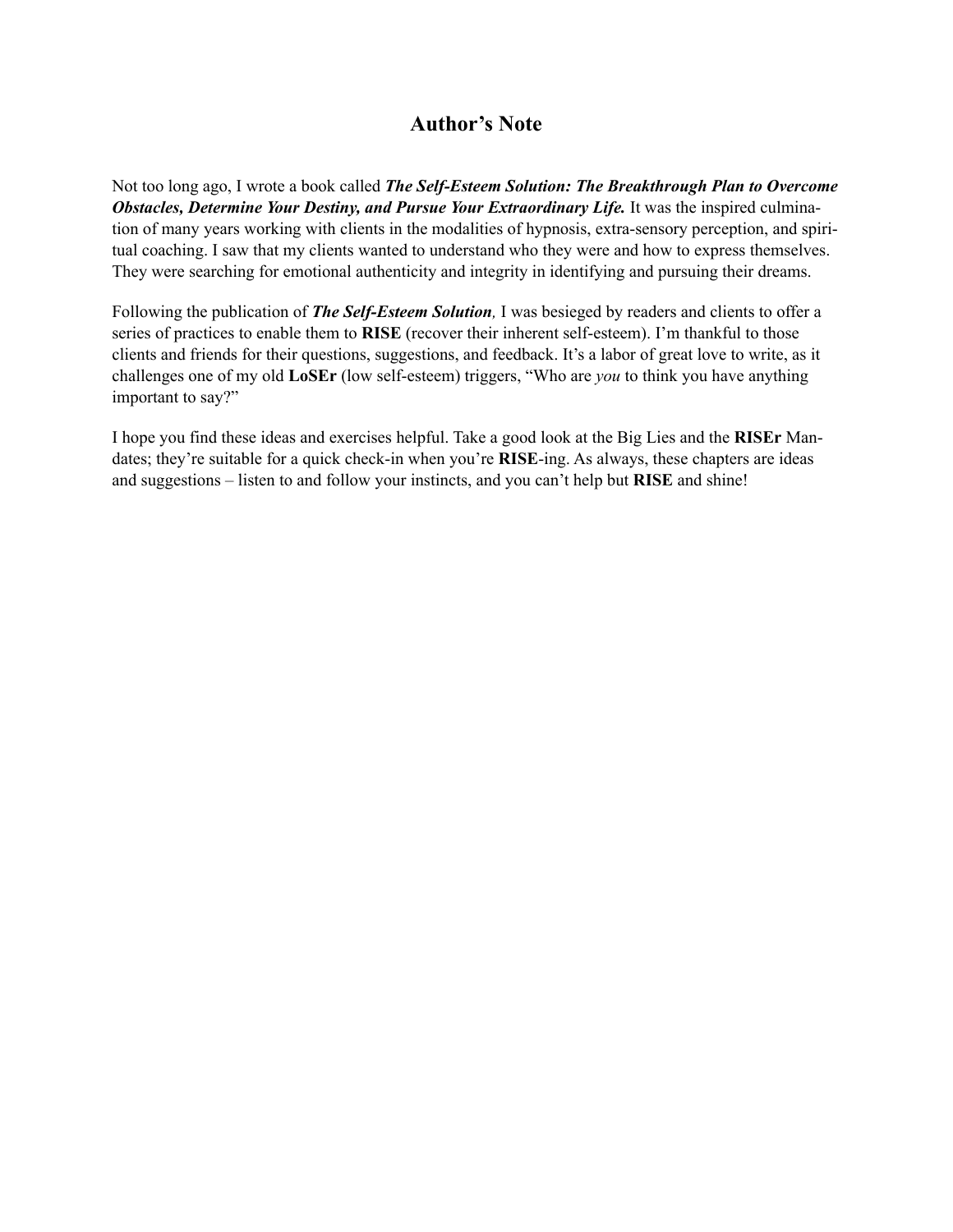# <span id="page-5-0"></span>**Our Agreement**

I based this book on my personal observations and experiences. You, the reader, must take one hundred percent responsibility for your own health, both physical and emotional. *RISE & Shine* should not be used to diagnose the presence or absence of any particular mental, physical, or emotional ailment, nor is it intended to be a substitute for the services of any health care professional. The author is not responsible for any consequences incurred by those employing the exercises or techniques discussed or taught herein. Any application of the material outlined in the following pages is at the reader's discretion and is his or her sole responsibility.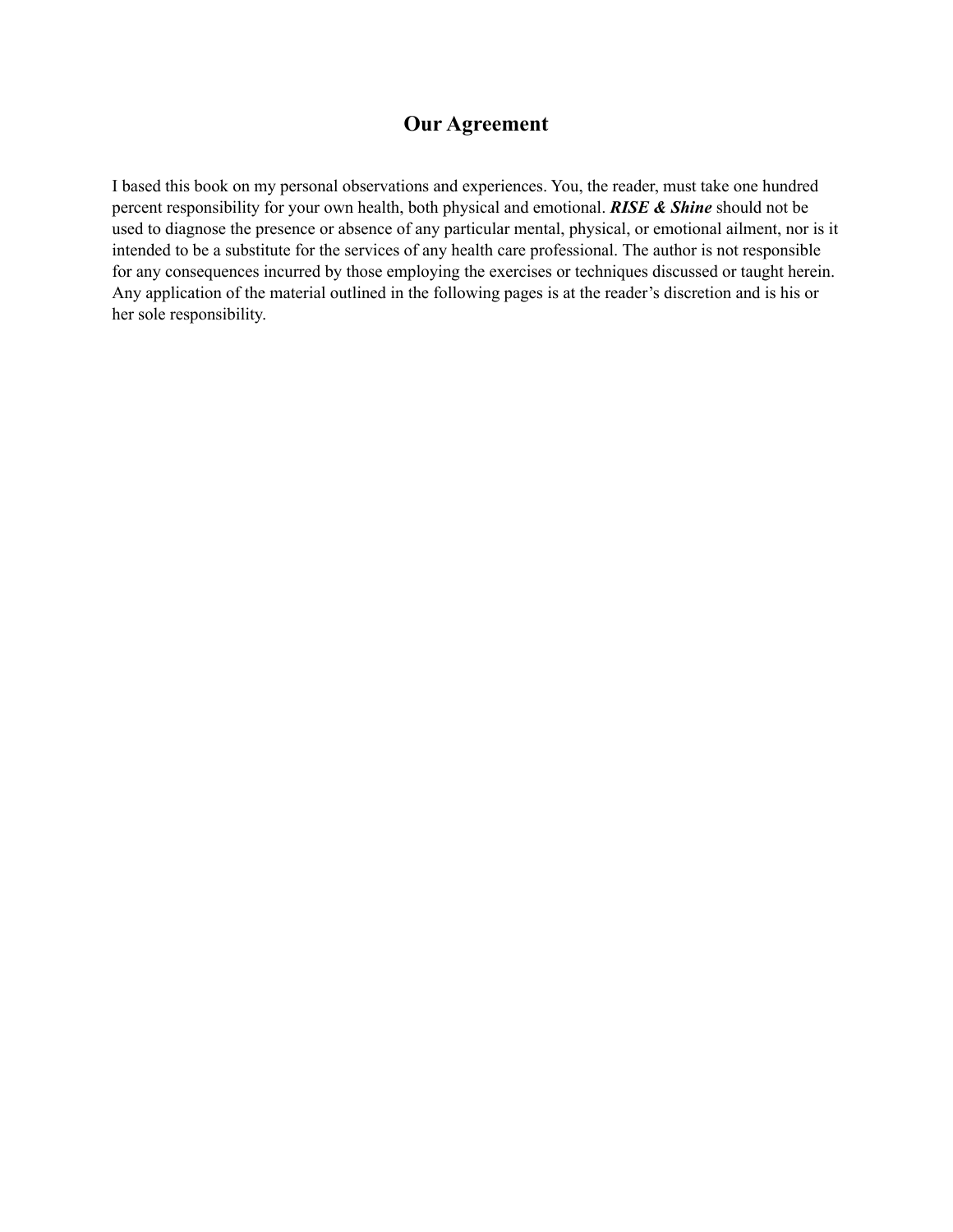# <span id="page-6-0"></span>**How To Use This Book**

Read these chapters in any order. Choose a title that resonates with you each week or go from beginning to end. Not every topic will apply to you; skip it if it doesn't, keeping in mind that your low self-esteem (**LoSE**) may compel you to read every page in chronological order. Many **LoSErs** learned the only way to achieve a goal is to follow the rules to a T.

The very notion of responding to chapters and exercises that resonate with you is an exciting way to begin **RISE-**ing. Decide for yourself how to proceed! Your intuition or your subconscious mind may draw you toward one chapter or another, and following those instincts is a great way to acknowledge your unique approach to the world.

Each chapter takes one typical **LoSE** issue, lays out its origins and various manifestations, contrasts it with the **RISE** position, and then outlines specific techniques to observe, tackle, and alter behavior or thinking in the context of that issue. The purpose is to present multiple approaches to the natural healthy self-esteem that is already within you: flawless, abundant, life-affirming, joyful, and perfect, desiring only to express its glory through the uniqueness of *you*.

The first part of each chapter allows you to consider the topic from a safe place. Observe it without judgment, as if you're an anthropologist witnessing the behavior of a people you don't yet understand. The subsequent four sections comprise daily considerations to address that particular **LoSE** behavior and to build up **RISE** responses.

A sample week might go like this:

Monday, you open the book to Chapter 13, Day 1, and read about Passive-Aggression. You understand how and why it is a **LoSE** behavior and to peruse some of the **RISE** antidotes.

On Tuesday, you turn to the next section of Chapter 13 titled Day 2, where you read how certain ideas might apply to you personally. At the end of the section, you read through the suggested exercise to practice throughout the day.

On Wednesday, you'll continue with section Day 3, where you'll learn how to help **LoSErs** in your life to be direct with you.

Thursday's section of Chapter 13 (Day 4) offers another specific point about getting stuck in passive-aggression, including a basic formula to recognize triggers and work through a **LoSE** moment.

Friday (Day 5 of Chapter 13), presents an imagination exercise to address passive-aggression whenever it rears its ugly head.

Over the weekend, all you've read and practiced percolates into your subconscious mind, and all you've gathered about **RISE**-ing gently and steadily builds a solid foundation of healthy self-esteem.

Some readers may choose to repeat a week or to take time off between chapters. Sometimes the exercises don't apply or won't feel right for you. That's okay; take in the information and allow yourself to be open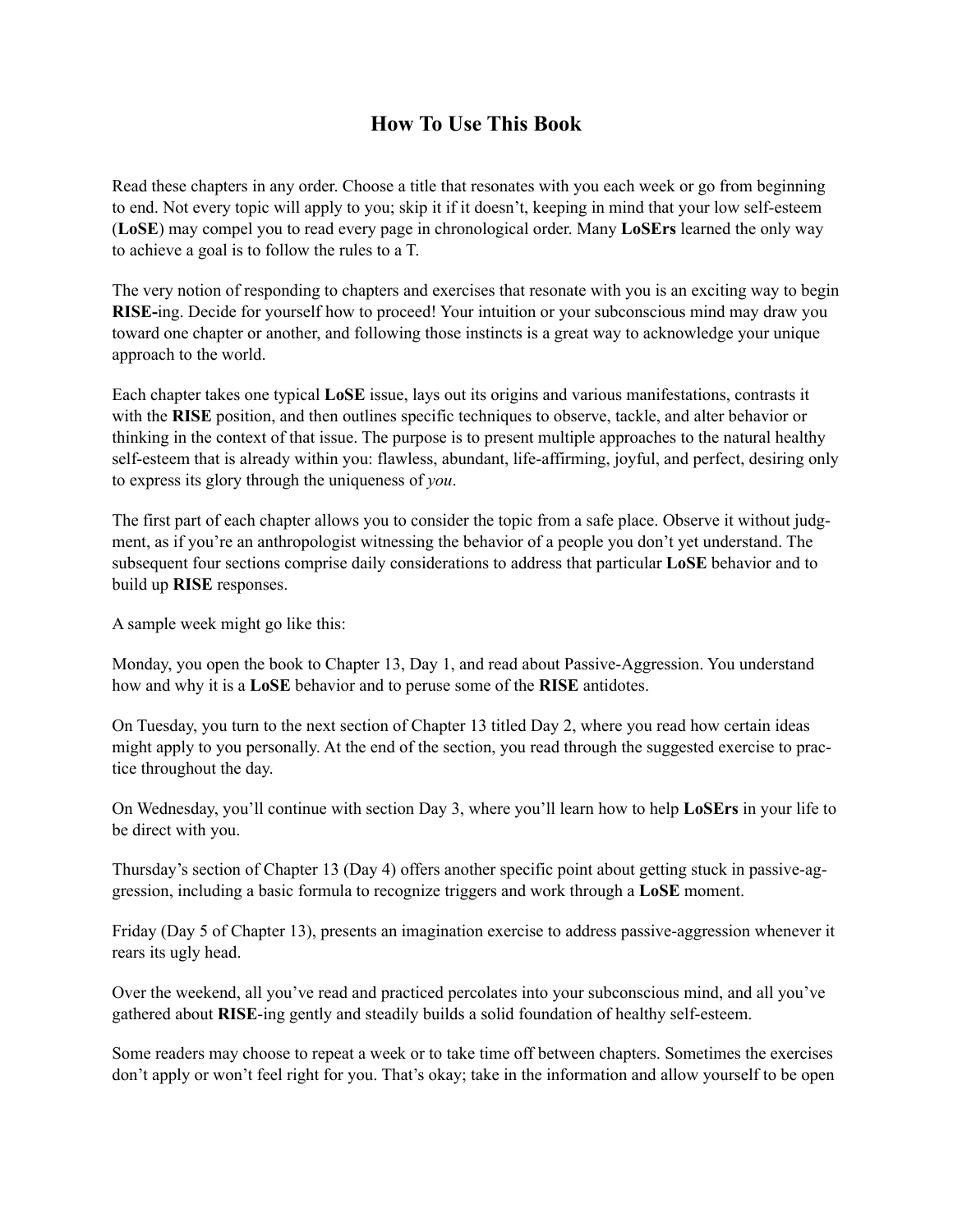to whatever **LoSE** themes arise. You're a courageous adventurer into the depths of your power. Take the steps that feel right for *you.*

Unless you feel inspired, there's no rule to tackle the chapters consecutively and get it all done in one year. Recovering inherent self-esteem will be a breeze sometimes and at other times will feel like pushing a massive boulder up a steep hill.

These exercises and ideas provoke some internal questioning that can only bring you closer to a profound awareness of your unique wonder. When you **RISE**, you genuinely do shine!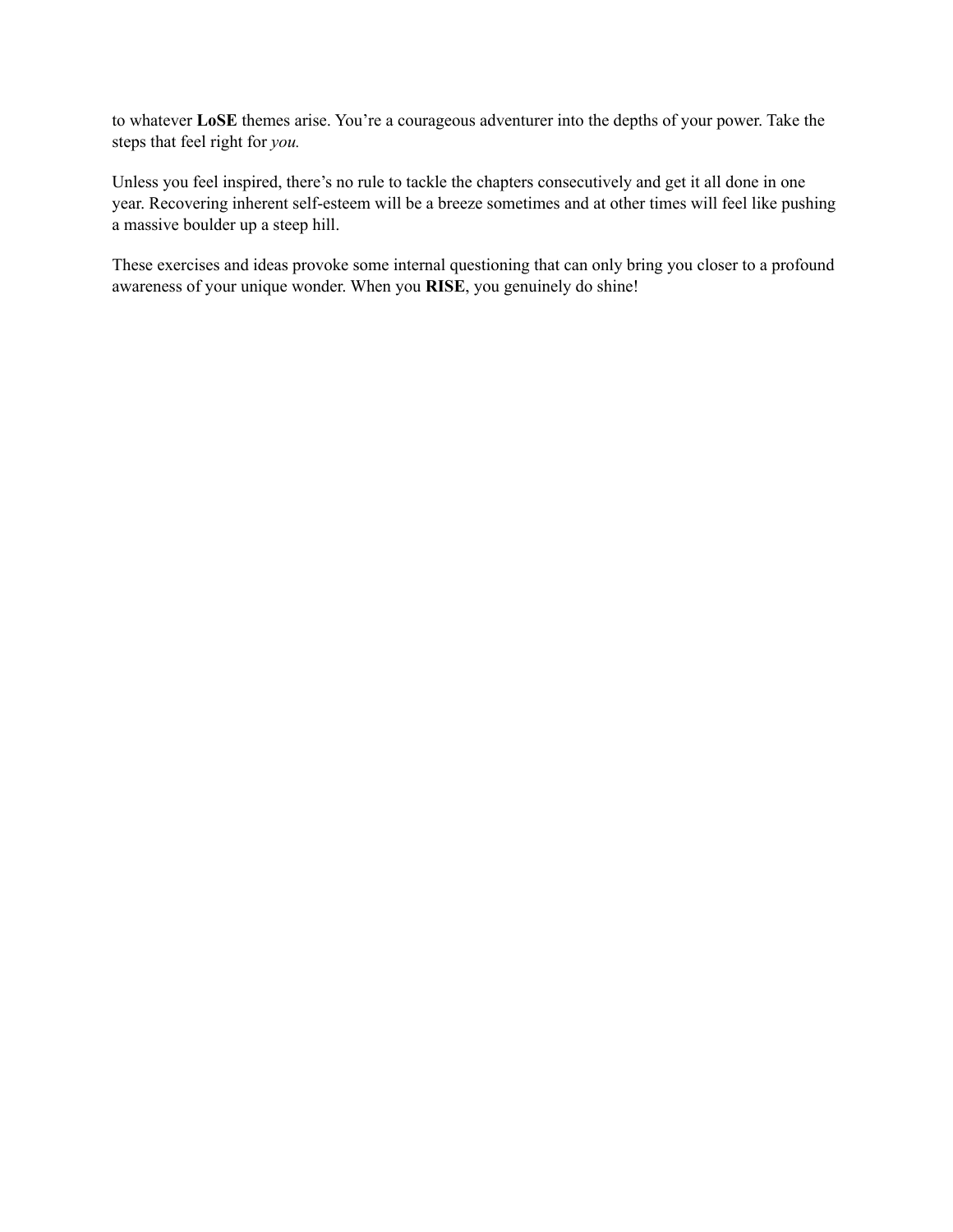# <span id="page-8-0"></span>**Terms To Know**

# **Authority Figure**

A person whose real or apparent authority inspires or demands obedience and emulation. Parents, teachers, and police officers are traditional Authority Figures for children. For adults, Authority Figures may still be parents and may also include bosses, elders, news anchors on television or Hollywood entertainers, and others with dominant personalities. Used interchangeably with **Important Adults**.

# **Be→Feel→Do**

My formula defining healthy self-esteem. As a **RISEr**, you know that you can *be* who you are, which leads you to *feel* which way to go, after which you naturally take action (*do*) to achieve a fulfilling, satisfying life. **LoSErs** have the formula backward (see below: Do→Feel→Be)

# **Do→Feel→Be**

The inverted formula **LoSErs** learned: *Do* anything, any hobby or activity, so you can *feel* safe, good, and accepted, and therefore *be* worthy of taking up space in life.

# **God**

I recognize that not all of my readers believe in God, as I do. I respect all faith traditions, which is why in this book I invite you to substitute the word or concept with one of your choosing. I alternately refer to God as Creator, Higher Mind, Psyche, Subconscious Mind, and Life Force.

# **Hypnosis**

A natural state of consciousness characterized by relaxation and heightened imagination. The hypnotic state is entered voluntarily by clients wishing to alter unconscious behaviors. It is a process of relaxing and setting aside the conscious mind while at the same time activating the subconscious mind so that suggestions can be made directly, enabling one to act on those suggestions with greater ease and efficiency. All hypnosis is self-hypnosis because the client must agree to participate.

# *I Am*

When you see these words capitalized and italicized, I'm drawing your attention to your most profound sense of Self. The *you* that is present whether you're fifteen years old or fifty. The ageless, eternal understanding of your Being that speaks only to you, from somewhere inside your mind. If you follow any spiritual tradition, you might recognize this term as Christ Consciousness, your Holy Spirit, or the Divine Mind Within.

# **Important Adults**

Used interchangeably with **Authority Figures**. Both children and adults subjectively perceive certain people to be superior or wiser, thereby having more power.

# **Imposter Syndrome**

A thought pattern in which a person doubts his accomplishments and worries about being exposed as a fraud. Even though he is competent (in his job, for example), the Imposter believes he hasn't earned or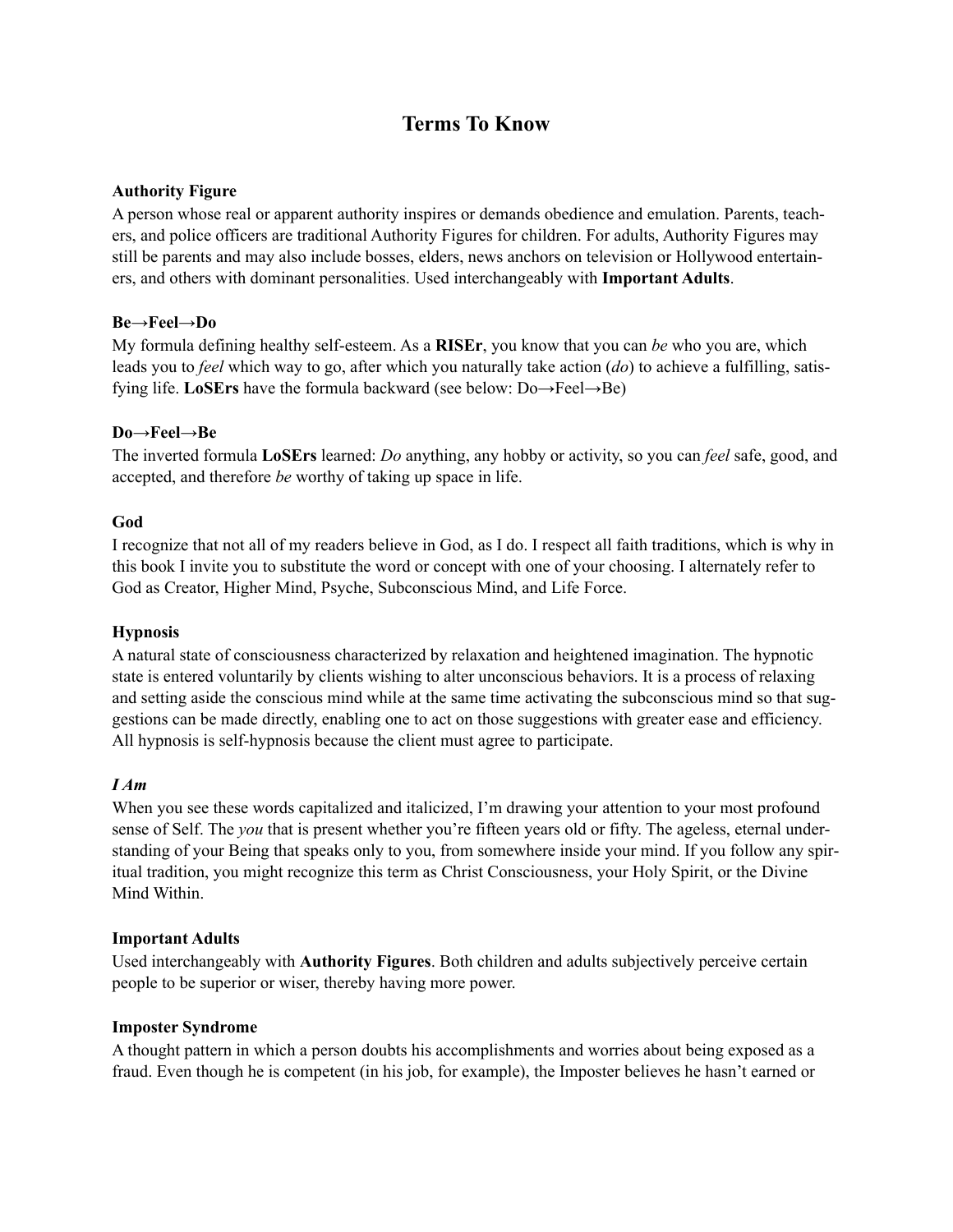doesn't deserve his achievements. Instead, he believes he is merely lucky, having somehow managed to fool people into thinking he is more intelligent or worthy than he is.

# **Issue**

Many of us have spent enough time in therapy or read enough self-help books to know that as children, we developed "issues" such as abandonment or rejection. When I use this term in the text, I'm referring to our awareness that those perceptions influence us even as adults. **LoSE** can be triggered by and practically inseparable from our issues. I don't use "issue" as an official psychological definition, but rather a generally accepted term with a meaning most people recognize.

# **Life-In-Perspective Reading**

A session involving intuitive insight, coaching, and hypnosis designed to help a "stuck-in-a-rut" client develop a plan to move toward her life goals.

# **LoSE; LoSEr**

My acronym for Low Self-Esteem; a person with Low Self-Esteem.

# **Medium**

A person who can see, feel, or hear the presence of a spirit person. Many Mediums are also Psychics.

# **Psychic**

A person who uses her sixth sense to gather subtle information from a person, object, or place to discover unapparent information. Many Psychics are also Mediums.

# **RISE; RISEr; RISE**-ing

My acronym for Recover Inherent Self-Esteem; a person who has Recovered his or her Inherent Self-Esteem; the process of Recovering Inherent Self-Esteem.

# **Self-Esteem**

The sense of one's worth or value as a person. Also self-worth, self-perception, self-regard.

# **Self-Realization**

Acknowledgment and understanding of oneself so as to fulfill one's potential.

# **Spiritual Coaching**

Helping clients develop a relationship with their unique vision of God. The goal is to help clients recognize themselves as perfect extensions of the Creator, who loves beyond any imaginable description, and to understand their birthright as co-creator to prosperity, peace, health, success, and love.

# **Toxic Fog**

Low self-esteem occludes the sacred light of the Self like a toxic fog. When I refer to this in the text, I hope to define how disorienting and isolating **LoSE** can be, distorting our self-view and warping our perceptions of others. No matter how long we've wandered in the fog, our divine *I Am* shines like a beacon within the Self, unceasingly calling us back to our eternal, perfect nature.The Big Lies of LoSE and RISEr Mandates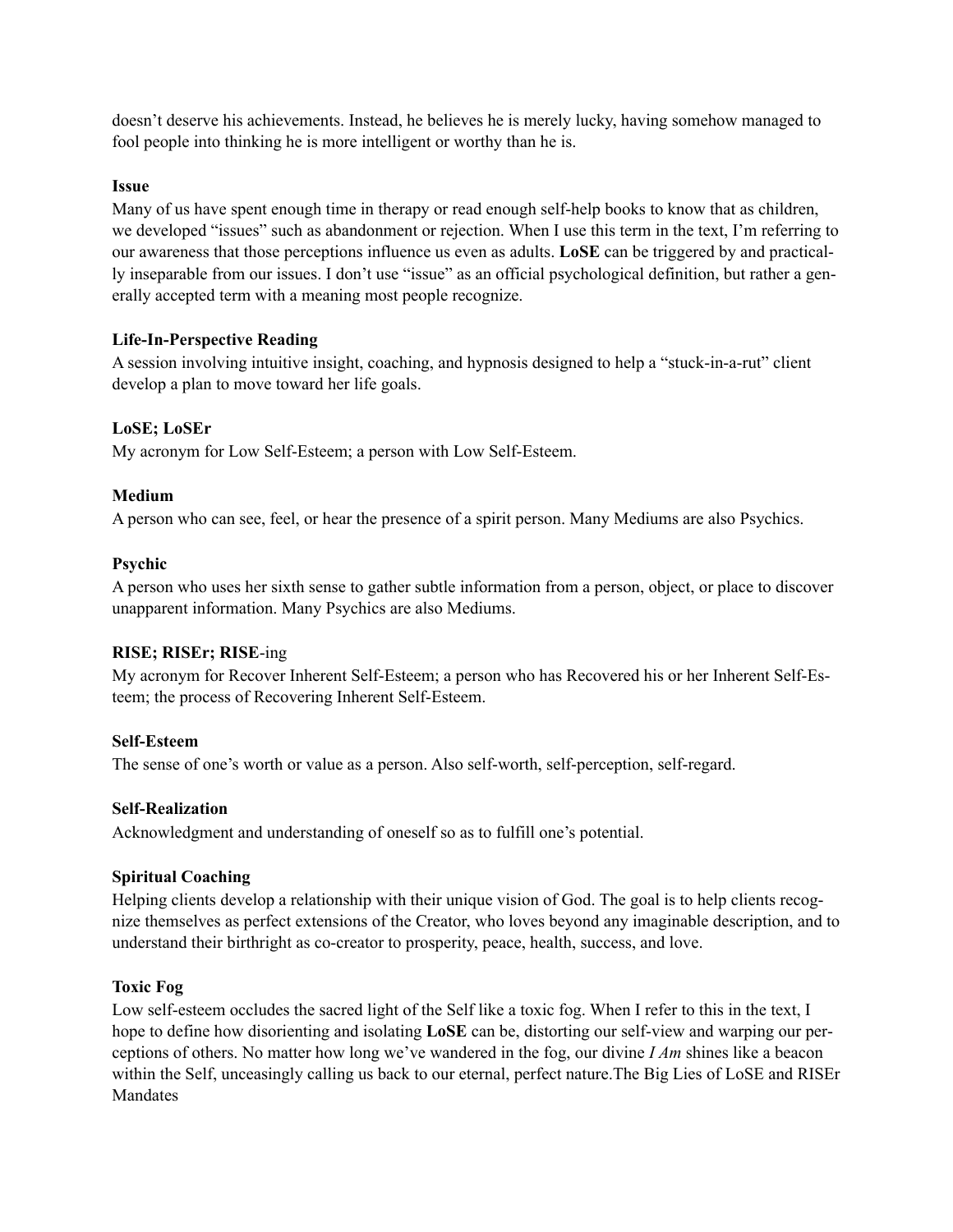Many with low self-esteem unwittingly accepted certain falsehoods as truths. Recognizing these **Big Lies** for what they are is an essential part of recovering inherent self-esteem. Look at the list below, being sure to read the Antidote. You'll soon see yourself and others through a healthier and more empowering lens.

••••••••••

# **The Big Lies**

# *You're responsible for how other people feel.*

# **Also stated: You have to fix other people.**

With this lie, you learned that you were responsible for whether or not someone else is happy. You caused someone's bad mood and therefore you had to fix it. For example, an Important Adult might have said to you, "Don't make me mad!" This Lie isn't reserved just for children, as it plays out in dysfunctional relationships well into adulthood. I was in a romantic relationship where I believed that if I avoided male company altogether, my possessive and jealous boyfriend wouldn't lose his temper. I felt that I ought to diminish my social existence, so he didn't have to deal with his insecurities.

This Lie isn't always exhibited through negative emotions, by the way. Be wary of someone who says, "You're my whole world! The reason for my happiness!" This is also part of this Big Lie. If you're the reason someone is happy, you'll inevitably act Human and fail to be cheerful and perfect yourself. Before you know it, you'll be the reason that same person is unhappy.

**RISErs** know that we are only responsible for our own feelings. If a **RISEr's** respectful self-expression makes someone uncomfortable, blame their **LoSE!**

**The Bottom Line:** Each of us is responsible only for our own feelings. **RISEr Mandate Antidote:** You create your own happiness or unhappiness.

••••••••••

# *You are not a separate (autonomous/unique) person.*

Parents and caregivers inform their young children's perceptions and beliefs. After a certain age, kids with healthy self-esteem begin to differentiate their unique ideas, opinions, and responses from their parents.' If you had a **LoSEr** parent, you might have learned to censor or suppress your ideas if they differed from your parents.' For example, you might have learned that your opinion was welcome only if it concurred with an adult's. It might have been decided for you that you were going to be a doctor, or that you would love and marry someone in your religion, or that you were going to take over the family business. When a **LoSEr** believes she is an extension of her parent, she distrusts her own perceptions in favor of another's. A kid loses her ability to determine her boundaries when she is told she shouldn't feel upset (because the adult would not be).

**RISErs** know that recognizing our sovereign Being, our *I Am,* is also acknowledging that that part of us is perfect in its uniqueness and is the reason we're here. Our deepest fulfillment lies in expressing that uniqueness.

**The Bottom Line:** Your biology comes from your parents, your spirit is eternally your own. **RISEr Mandate Antidote:** *I Am*, just as it should be.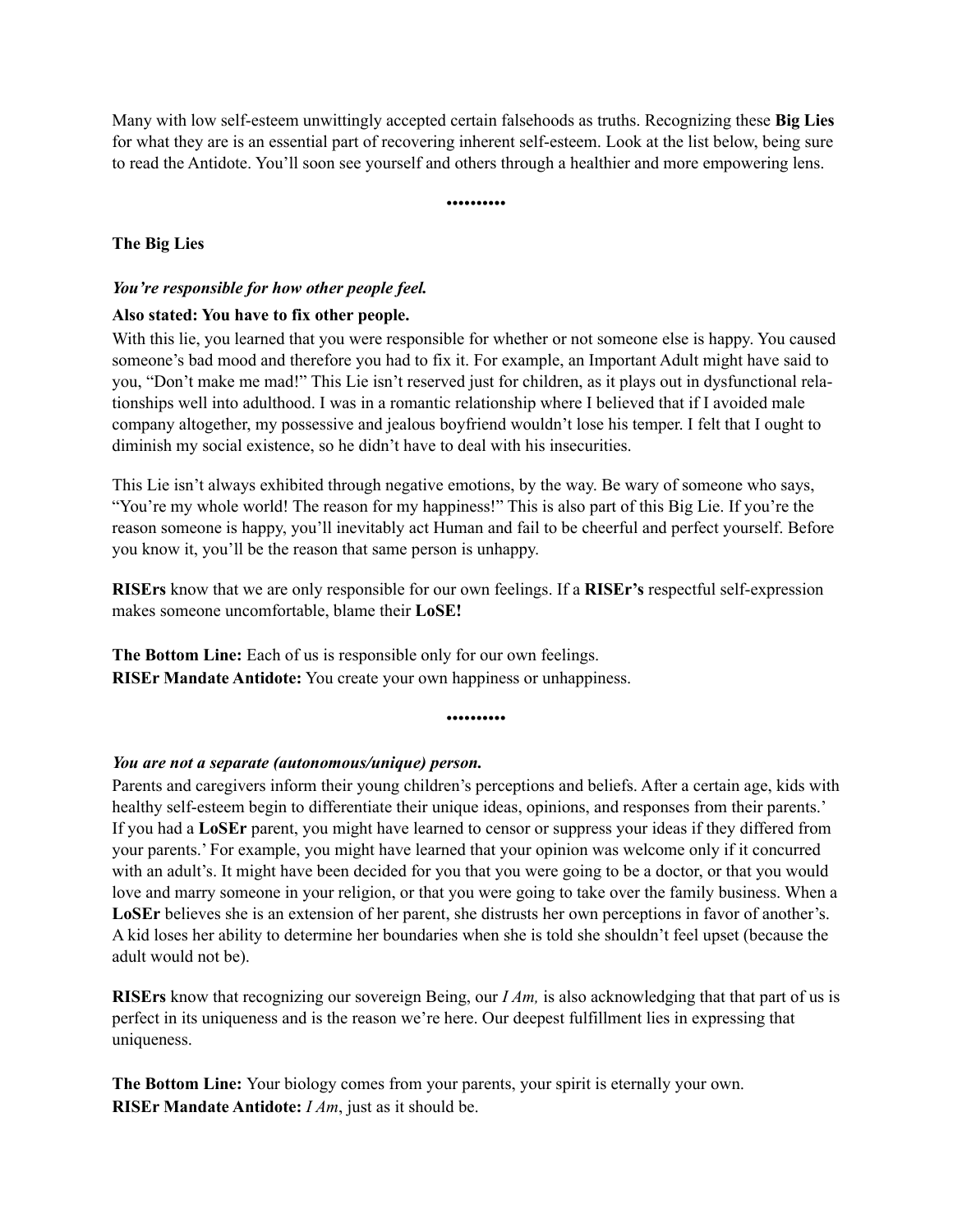#### *You must earn your right to be here.*

"Who do you think you are?" is the hallmark of this Big Lie. Just because you're born, doesn't mean you should expect anything special; after all, who are *you* to think you deserve more? This Big Lie teaches us that we don't get something for nothing, and life is all about the "something." For example, you might hear from **LoSErs**, "Kids these days think the world owes them a living," and, "Kids are so soft these days they get a trophy just for showing up." This **LoSEr** viewpoint assumes one must earn the rewards of joy, abundance, and inclusion the same way material success is earned.

••••••••••

**LoSErs** who believe they aren't worthy of taking up equal space in humankind set their sights low, minimize their dreams, and don't invest in themselves. They're sometimes called selfish if they do, and are often discouraged from dreaming big. They feel the need to rationalize, explain themselves, or defend their choices to any Important Adult to prove they are earning their keep here on Earth. They often begin sentences with, "I'm sorry," or "This is probably a stupid question."

When you recover your inherent self-esteem, you understand that evolving self-expression is your birthright and you don't need to earn your spot in the Human race. **RISErs** don't need to compare themselves or answer to anyone while pursuing that unique self-expression.

**The Bottom Line:** You get to be here, without continually proving you're worthy of it. **RISEr Mandate Antidote:** You inherited the right to be here.

••••••••••

# *You must DO in order to BE.*

Many **LoSErs** perpetuate this Big Lie because so many systems in our culture perpetuate it. Work hard in school, earn top grades, get a good job, marry a lifelong gender-appropriate spouse, have children, and you'll be a worthy citizen. You'll have earned your right to be happy, to have an opinion, to be listened to with respect, and only then, if you choose, to break the mold. With this Big Lie, kids learn to toe the line if they hope to experience contentment and fulfillment; breaking the mold to be themselves is dangerous and counterproductive. As a result, **LoSErs** focus on *doing* as the key to their perceived self-worth. "The more I do or achieve, the more value I have." **LoSErs** may also find it difficult to relax, to take time to daydream or find themselves. Two common refrains of this Big Lie are "Busy hands are happy hands," and "Idle hands are the Devil's playthings." Heaven forbid the **LoSEr** stop working at *something.* Who wants to be labeled lazy, selfish, or going nowhere?

**RISErs** see the flaw in this formula and turn it around to focus on *being* as the key to self-worth. **RISErs** identify the kind of *being* that makes them happy, and can discern what to *do* with their lives. "The more I understand and express my unique Being, the more value I recognize in myself and offer the world."

**The Bottom Line::** You don't need to *do* anything in order to *be* worthy. **RISEr Mandate Antidote:** Let your *being* define your *doing*.

••••••••••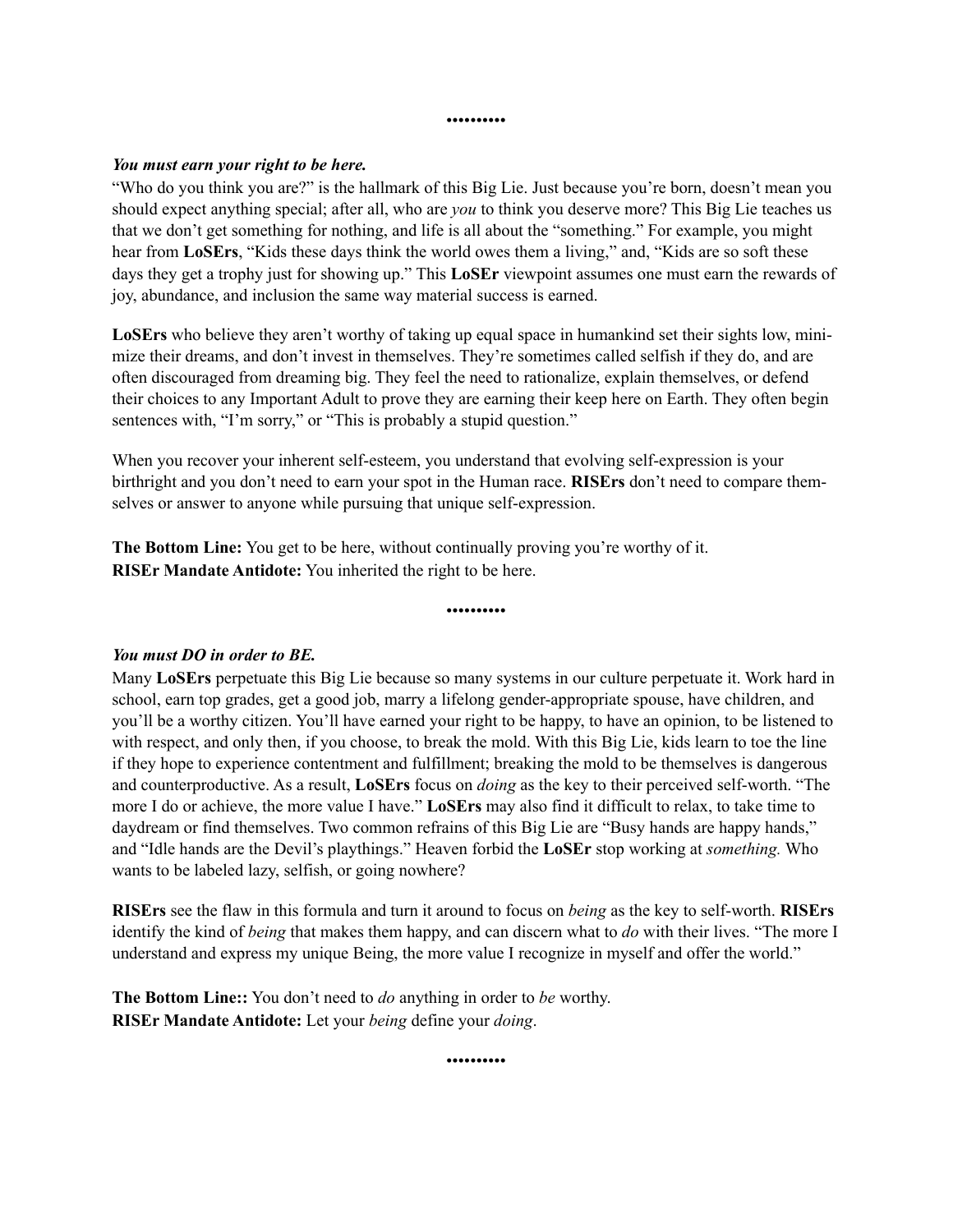# *If you haven't done it 100%, you've failed.*

Another way to put this Big Lie, particularly for adults, is, "If you haven't done it exactly as you pictured before you began, you might as well not have done it at all." If you're a **LoSEr,** you might have gotten this kind of feedback in school ("*B+ instead of A? You might as well have failed")*. Or in household chores or responsibilities ("*You missed a spot. I'll have to do the whole thing all over because if you want something done right you have to do it yourself"*). Maybe in the pursuit of your dreams ("*I didn't get the results I expected, so I guess I'm no good at this"*). Probably in dieting ("*I set out to lose ten pounds, but I only lost seven, so screw it, I'm going to have this cookie"*).

**RISErs** know that success is a moving target. Adjusting expectations and outcomes along the way toward a goal is not failing. While there are undoubtedly recognizable milestones of achievement, it doesn't mean that the first ninety-nine steps of the finish-line are worthless. **RISErs** recognize this and understand that motivation is an inner call and not a compulsion to meet external expectations. They are comfortable with the true *elastic* notion of success.

**The Bottom Line:** Success is a continuum. **RISEr Mandate Antidote:** Acknowledge and validate every step forward for its own sake.

••••••••••

# *Material success is the only reliable road to and measure of true happiness.*

There has always been a power imbalance in humankind, as one group assumes material power over another group. Those on the outside saw that those in power had access to more resources (sex, money, land, education, health care), and determined that they are happier or at least more deserving of happiness. We've learned and accepted – especially here in America – that with the right kind of hard work, anyone from the "outside" can earn her way to material power and resources. It's no surprise that this imbalance translates into Material Success = Happiness.

This Big Lie teaches us that we arrive at happiness when we follow the route laid out by previous, materially successful forebears. We learn that achieving evident success means we'll automatically be happy. Woe to the **LoSEr** who attains evident success and still feels unfulfilled and unhappy. Now it becomes crystal clear there's something wrong with you, something different and weird, because you followed all the rules and still didn't get the reward.

**RISErs** also appreciate material success. Who wouldn't? No one has ever sighed, "I wish I had *less* money. …" But **RISErs** also know that material well-being is only a contributing factor to happiness. True contentment comes from pursuing activity that is fulfilling and meaningful. Remember that saying, "Do what you love, and you'll never work a day in your life?" **RISErs** strive for this, knowing with certainty that self-expression *will* be rewarded, even though a creative or business idea might be an uphill battle.

**The Bottom Line:** Happiness springs from following your own desires, not someone else's. **RISEr Mandate Antidote:** Craft your values and live by them.

••••••••••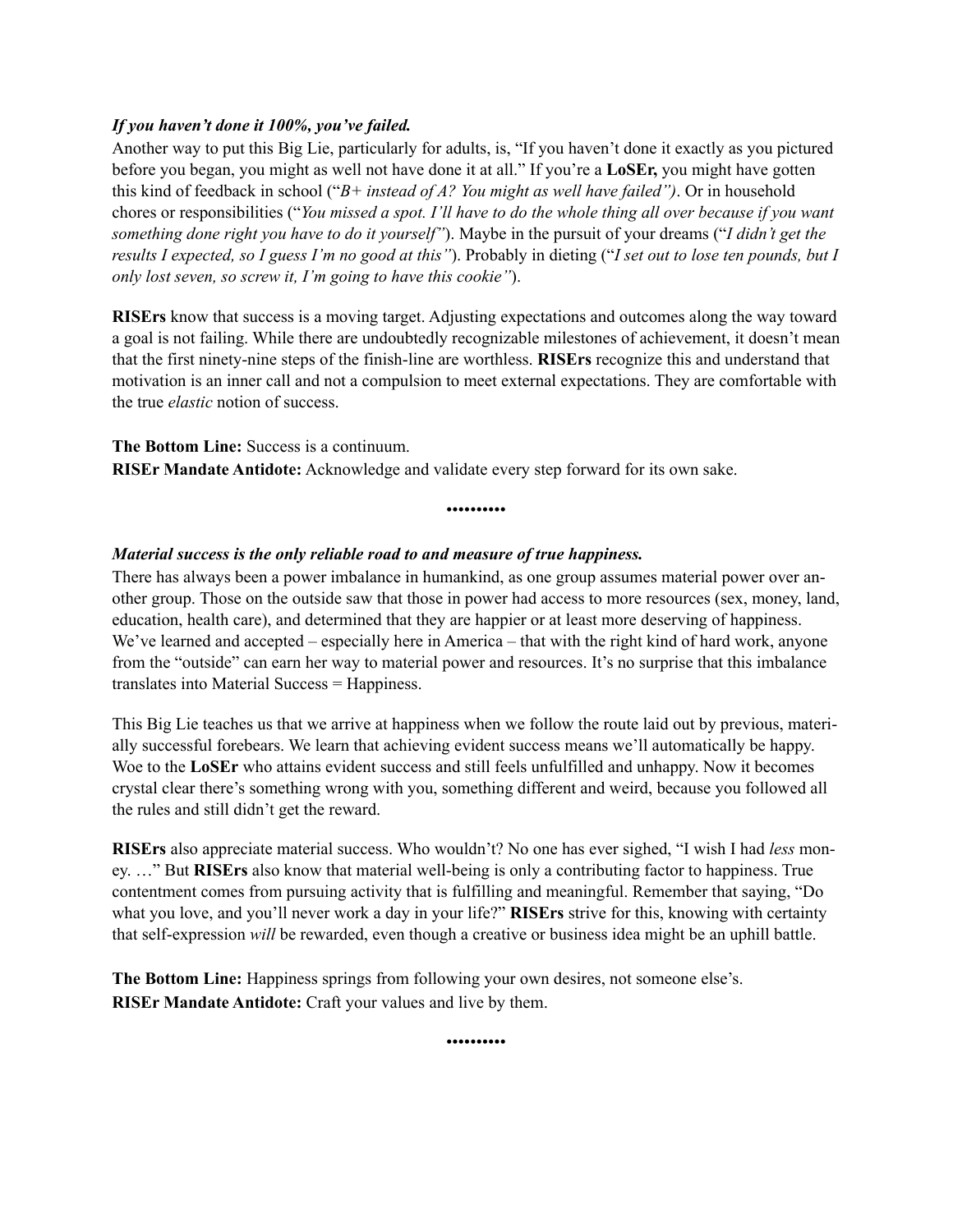#### *You owe it to me.*

## **Also stated: It's selfish to prioritize your own needs over someone else's.**

This Big Lie proposes that your parents or caregivers should be paid back for raising you and that you should recognize their sacrifices and appreciate what it cost them to be your parents. Sometimes this is funny ("*I was in labor for 36 hours! You can call your mother once in a while!"*), but when it shapes your self-esteem, it's no laughing matter. Sometimes **LoSErs** view society at large in the same way, especially when it comes to asking for help (unemployment, workers compensation, disability, or other social services). They feel guilty or ashamed for accessing aid that they're entitled to. Forget that they've paid into the system their entire working lives; **LoSErs** continue to feel that *they* owe the establishment and that by taking assistance they're selfish.

**RISErs** know it's important to prioritize their own needs, and doing so isn't inherently selfish. Selfishness is defined as being excessively or exclusively concerned with oneself or one's own advantage, without regard for others. **LoSErs** believe that *any* concern they afford themselves means they are subtracting concern for others. Taking care of oneself and caring for others is mutually exclusive for the **LoSEr**. **RISErs** know better. It's crucial to make oneself a priority, especially when self-esteem, self-governance, and personal life management is at stake. Doing so doesn't automatically mean taking advantage of or disregarding others.

**The Bottom Line:** You're here to pursue your own life and dreams. **RISEr Mandate Antidotes:** It is not selfish to prioritize your needs. / **RISE**, for your own sake.

# *Good people are always agreeable.*

Women in particular fall for this Big Lie. **LoSErs** believe they are selfish if they put their own needs above someone else's. Sometimes this shows up in the workplace ("*Good employees should always say 'Yes' to the boss"*); it's especially nefarious in the healing or metaphysical arts ("*You have a gift, you should give it away and not ask for money"*). To be "agreeable" in these instances usually means to do what someone else wants you to do for them, regardless of whether or how it impacts you.

••••••••••

Every **LoSEr** knows this Big Lie. It feels like resentment, it feels like powerlessness, and it feels unfair, because we, as **LoSErs**, agreed to engage in something at odds with our authentic desires or needs.

**RISErs** understand that agreeableness, like peace of mind, must begin from within. A **RISEr** knows integrity first demands inner harmony; only then can it extend to relationships. If a **RISEr** has agreed to a particular request and later experiences inner conflict, she understands why and avoids making a similar agreement in the future.

**The Bottom Line:** It's okay to set boundaries and say "No." **RISEr Mandate Antidote:** Only say "Yes" when you mean it.

••••••••••

# *It's probably your fault.*

All **LoSErs** are familiar with the sinking feeling that accompanies a challenge from an Authority Figure.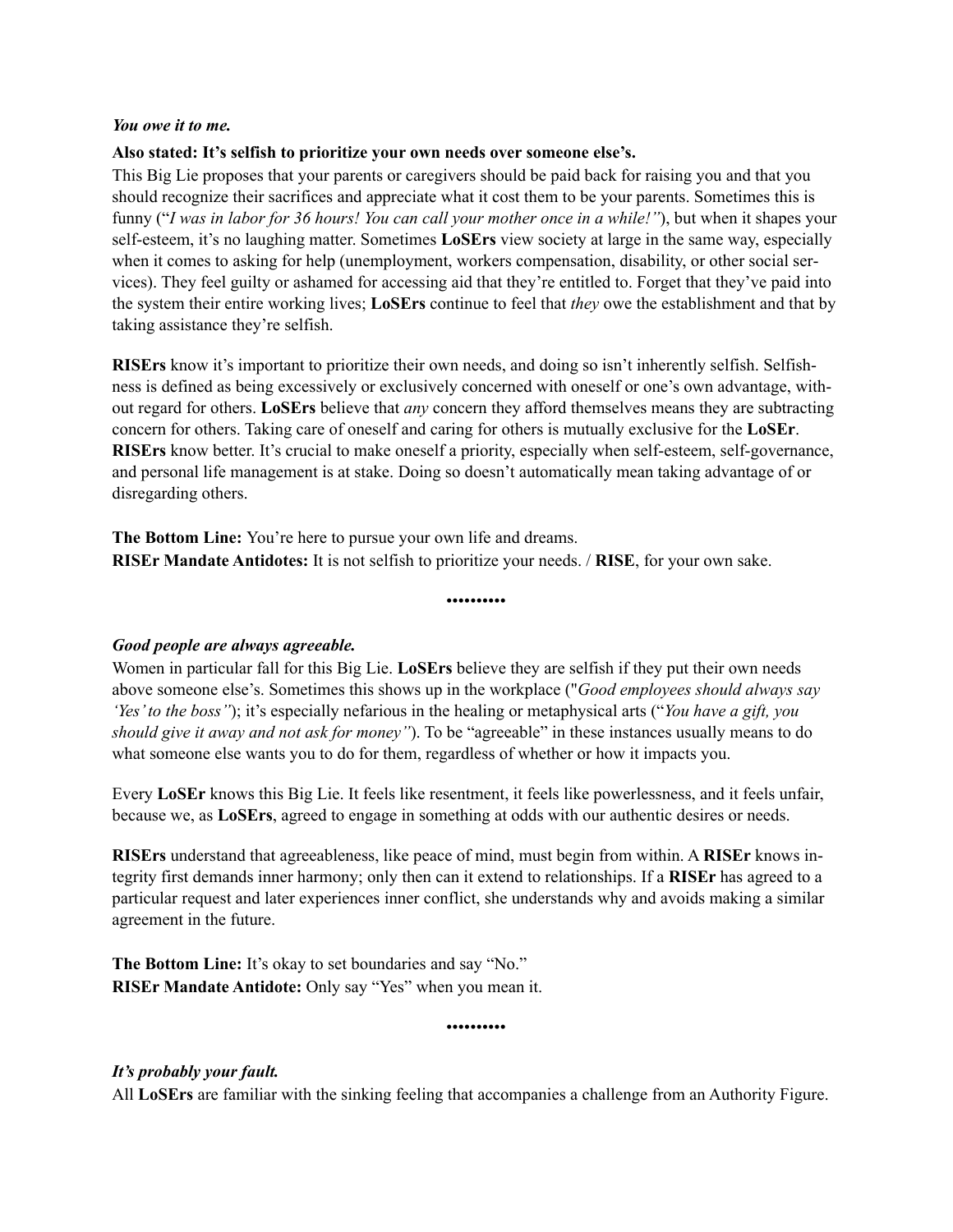You'll recognize it by the rapid mental gymnastics of rifling through everything you said or did in the past several hours to see where you screwed up. People with low self-esteem automatically assume blame for an Important Adult's anger, sadness, or other dark emotion. When you look over your shoulder all the time, ready to apologize in advance for the state of the world, you burden yourself unnecessarily.

**The Bottom Line:** It's probably *not* your fault, and you don't need to be sorry for existing. **RISEr Mandate Antidote:** I am honest with myself and others.

••••••••••

# *You should know what I need /what I mean.*

This one's a real doozie, and people of all ages fall for it. If you've ever encountered an angry person, asked what was wrong and heard, "Figure it out!" you know what I'm talking about.

It's a manipulative and passive-aggressive tactic. The **LoSEr** who employs it is unable to adequately identify and communicate her needs and emotions, so she forces someone else to make sense of her them. She's the person who walks in the door already angry with you because you didn't know she needed help unloading the groceries. If her target also happens to be a **LoSer**, he'll soon find himself awash with anxiety as he tries to anticipate whether or not to make dinner, to volunteer to take the dog to the vet, to offer to rub her shoulders.

**RISErs** don't expect other people to guess at their every need.

**The Bottom Line:** You don't have to anticipate the needs of others.

**RISEr Mandate Antidotes:** Identify your needs and communicate them clearly. */ You are only responsi*ble for your own feelings.

••••••••••

# *You should/shouldn't feel that way.*

Maybe you're just beginning to recognize that your needs are worth your attention. Perhaps you're just learning how to identify those needs precisely, and how to communicate them. Suddenly, some other **LoSEr** or Important Adult dismisses your budding self-assessment by declaring, "You shouldn't feel that way!" If you come from a background of **LoSE**, you're already in peril of wondering whether your needs are real and worthy of expression. You've been minimized, dismissed, or talked out of your feelings for so long, you barely trust that they're real.

When people insist you should or shouldn't feel a particular way, they're talking about how *they* believe *they* would react in a similar situation. But honestly, how can they know? They're not your unique combination of history, feelings, and self-awareness.

**RISErs** recognize that they don't need to defend their actions and they refuse to engage even if a wellmeaning **LoSEr** presses them. **RISErs** have the most magical and powerful phrase right on the tips of their tongues: "Because I feel like it."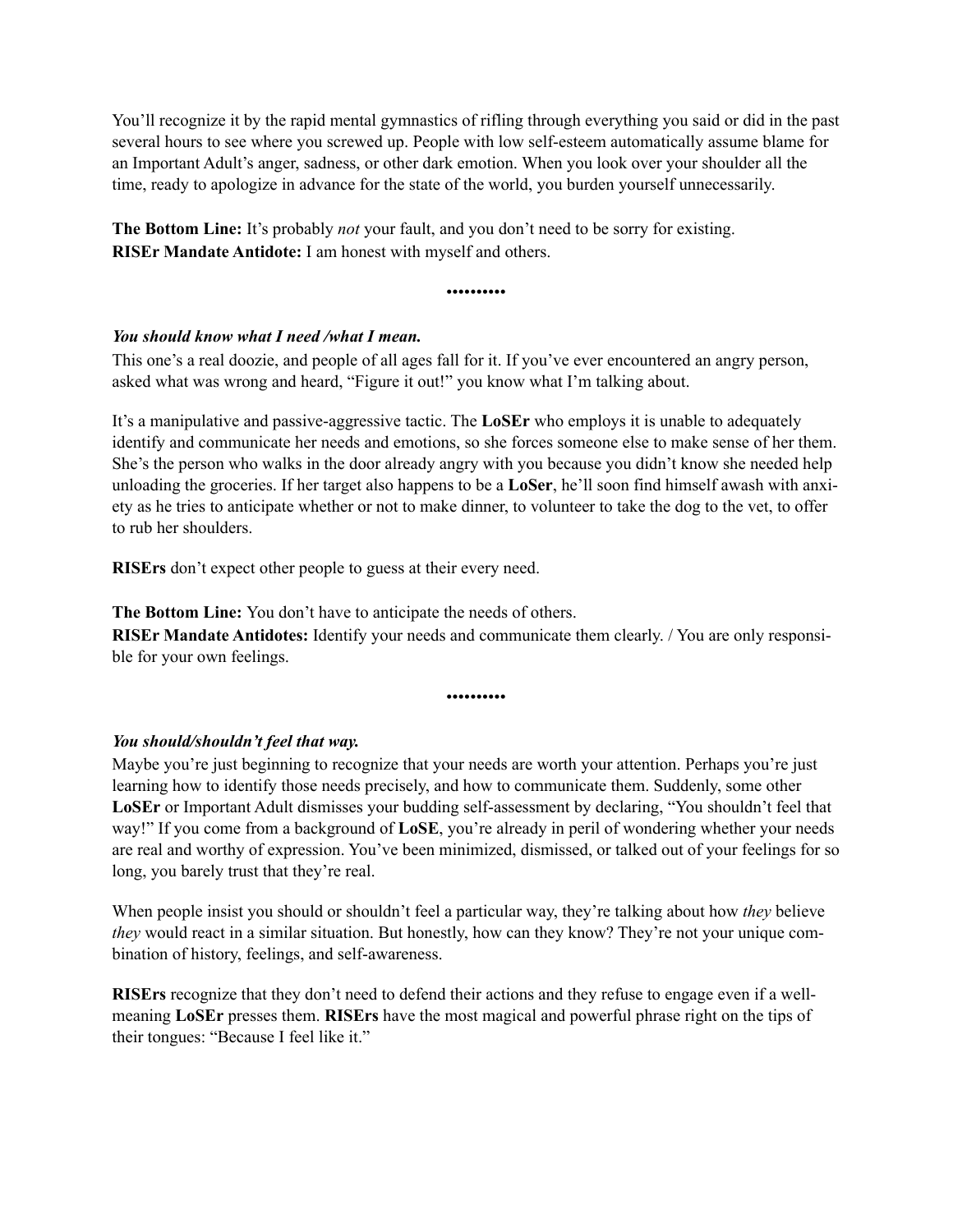**The Bottom Line:** Discover how *you* feel, and don't let anyone talk you out of it. **RISEr Mandate Antidote:** You have a right to your feelings, and you don't need to negotiate, defend, or explain them.

••••••••••

#### *You'll never change.*

There is some truth to the statement that one never gets a second chance to make a first impression. For **LoSErs**, this Big Lie shapes the belief that they will always be who they were in the past. If you were a rebellious teenager and are now a self-sustaining adult, you may always feel you have to prove the legitimacy of your work, your decisions, even material possessions. This is one of the leading causes of Imposter Syndrome.

**The Bottom Line:** You can change whatever you wish to, at any time in your life. **RISEr Mandate Antidote:** We always *feel* first and *think* second.

#### ••••••••••

#### *You're not enough, just as you are.*

#### **Also stated: You should be further along; Something about you is missing or flawed**.

You might have noticed a common theme running through these Big Lies, which is that your value – if you have any at all – is determined by someone or something outside of you. You learned you had no control over that external force, but maybe by buying into the Big Lies and following all the rules, you could experience some form of well-being anyway.

We're all born with the natural self-awareness of the power of Creation within us. Yet the Big Lies challenge and destabilize that self-love. We learn to question our "*I Am*," to doubt the worthiness of our dreams, our goals, our intelligence, our feelings. We might even wonder whether we're truly here. Our *I Am* never stops broadcasting the truth even when the Big Lies occlude it.

**RISErs** are convinced that there is no denying the *I Am* within you, whether you believe in Creation, science, philosophy, or nothing at all. No one fails who truly listens to the knowledge from within. That consciousness is with you your entire life (and beyond, if you believe in an Afterlife), constant and eternally in the present. With honest and courageous self-reflection, **RISErs** acknowledge we are precisely where we're supposed to be, and we aren't obligated to fulfill anyone else's timetable. That individual consciousness of yours deserves its unique expression, and the search for the most fulfilling way to do that is everyone's fundamental drive. **RISErs** know, therefore, that you *are* enough, exactly as you are.

**The Bottom Line:** You're here to express yourself, and however that happens and however long it takes is *exactly* right for you.

**RISEr Mandate Antidote:** Mind your own business.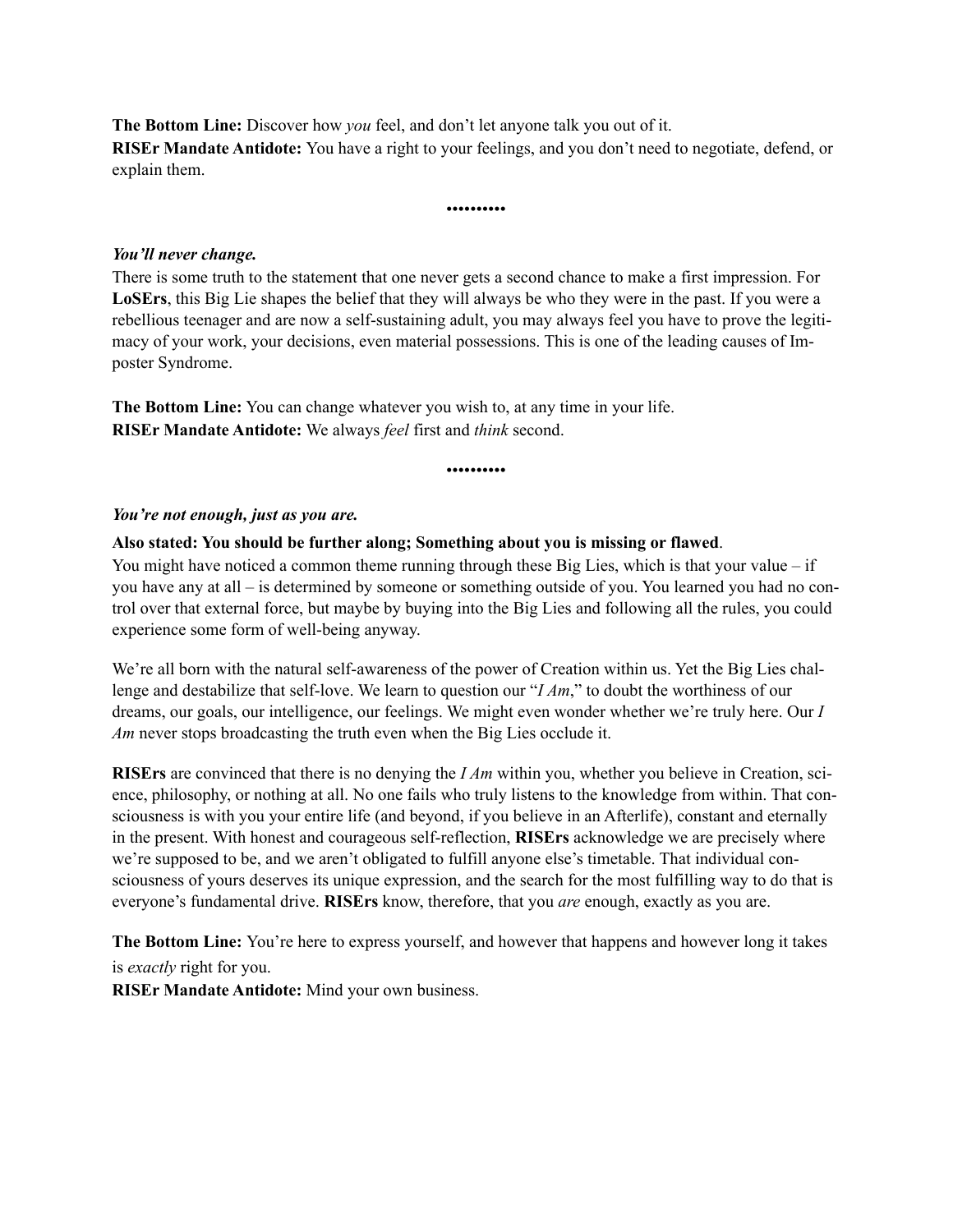# <span id="page-16-0"></span>**RISEr Mandates**

"Mandate" is a strong word – another person telling you what to do, feel, or believe. For example, the state of New York hands down mandates for schools in my town to provide certain services, yet many of those are unfunded. In other words, reminiscent of **LoSE**: "Do what I say, and figure out how to do it on your own."

A **RISEr** recognizes the pure perfection of his Being. He's peeled away all the **Big Lies** and judgments; he knows his value is based on the simple fact of being alive. Consider the word "mandate" as represented in theology: an order given from the Creator within you to devote yourself to full realization of your Being. Live your life as only *you* can, identifying and pursuing your dreams in the fashion that makes *you* come alive. If you're more of a scientist or philosopher, think of it as a directive from your higher, wiser mind: Carry out the perfect wisdom within you.

**RISEr Mandates** describe the rights and responsibilities of a person with healthy self-esteem. Once you believe in your own value, the Mandates are self-evident. In the early stages of **RISE**-ing, you might need to practice the Mandates deliberately, but this is relatively easy as they are the natural antidotes to the **Big Lies.** You might also consider the RISEr Mandates as the Self's Bill of Rights.

#### ••••••••••

#### **I create my own happiness or unhappiness.**

You know that nobody else causes you to feel bad or good. You know what brings happiness into your life, and you pursue it.

••••••••••

#### *I Am***, just as it should be.**

You are the Creator's thought of Itself, which is why you feel the same sense of *I Am* at twelve years old, at thirty-eight, and at the very end of your life. Yes, your body changes, but your consciousness is eternal because it was created by the Infinite, of the Infinite's own "stuff." Just as you are, you *are.* And that is a perfect miracle. No defense, explanation, or bargaining required.

#### ••••••••••

#### **I inherited my right to be here.**

You never have to justify your existence. No person permitted you to exist, so no person can demand that you prove worthy of it. Furthermore, you don't need to appeal to Authority Figures for permission to be whoever you feel you are. Neither do you need to keep reporting back to them that you're still earning your keep by staying within their expectations. You're here to live, and no one can tell you how to do it. Yes, your parents brought your body into the world, but that is not a debt. The very fact of your existence proves you *are* life, and you did not need to earn it. Joy, freedom, autonomy, and empowerment is inseparable from the life that you *are.* It is not doled out by degrees, or in exchange for good behavior, or for meeting someone else's expectations.

••••••••••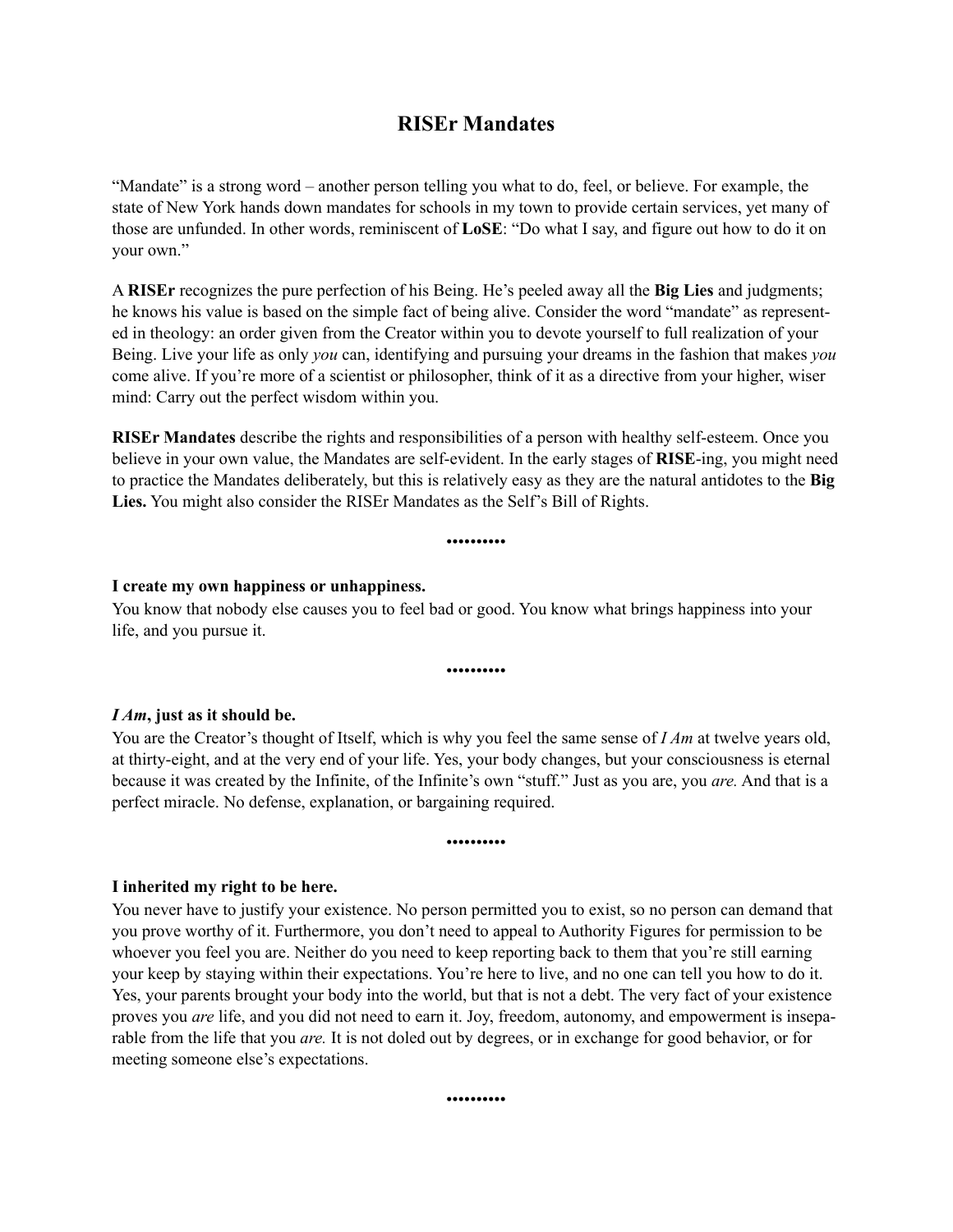#### **I let my Being define my Doing.**

**RISErs** know that their *being* informs their worthiness. When you understand that you don't need to excuse or ask permission for *being*, you allow your worthy Being the full expression of itself. That expression guides your actions and brings you to the kind of work or activity that satisfies your soul and brings purpose to your life.

#### ••••••••••

#### **I acknowledge every step forward for its own sake.**

Success is a continuum. **RISErs** set goals and endeavor to achieve them, but are also flexible enough to change their minds if halfway to that goal, they decide it's not what they want after all. When you know that you're succeeding every time you express your inherent self-esteem, you celebrate milestones as well as completions.

#### ••••••••••

#### **I craft my values, then live them.**

Only you can decide what your values are. **RISErs** can adapt and revise their values as they evolve. They aren't afraid to change their minds or shift their values altogether because they don't swallow someone else's beliefs hook, line, and sinker. They decide what is essential for them and apply those values to their relationships, their time, their work, and their goals. **RISErs** also know that it's important to see things as they are, so they can start to see them *better* than they are.

••••••••••

# **I prioritize my own needs.**

**RISErs** know they must be their own #1. **LoSErs** learned it's selfish to do so, but **RISErs** understand they're allowed to live their own lives in their unique way. They can say "Yes" or "No" to anyone without guilt or apology.

••••••••••

#### **I am honest with myself and others.**

**RISErs** aren't afraid to look squarely at their words, actions, current circumstances, or self-talk. They know that once they see themselves clearly, they can map a way to an even better place. Being in denial or operating on wishful thinking is a waste of their extraordinary mental and spiritual power. If they err or offend, they know there's no shame in admitting and correcting. **RISErs** know how and when to apologize sincerely, and don't hesitate to take responsibility for their actions.

••••••••••

#### **I RISE, for my own sake.**

Nobody is going to recover your self-esteem for you. Everyone is fighting her own battles, and no one, absolutely *no one,* is paying attention to whether or not you feel good about yourself. For the sake of the spirit within you that is longing for its expression, recover your inherent self-esteem. You'll be so glad that you did because everything else will flow.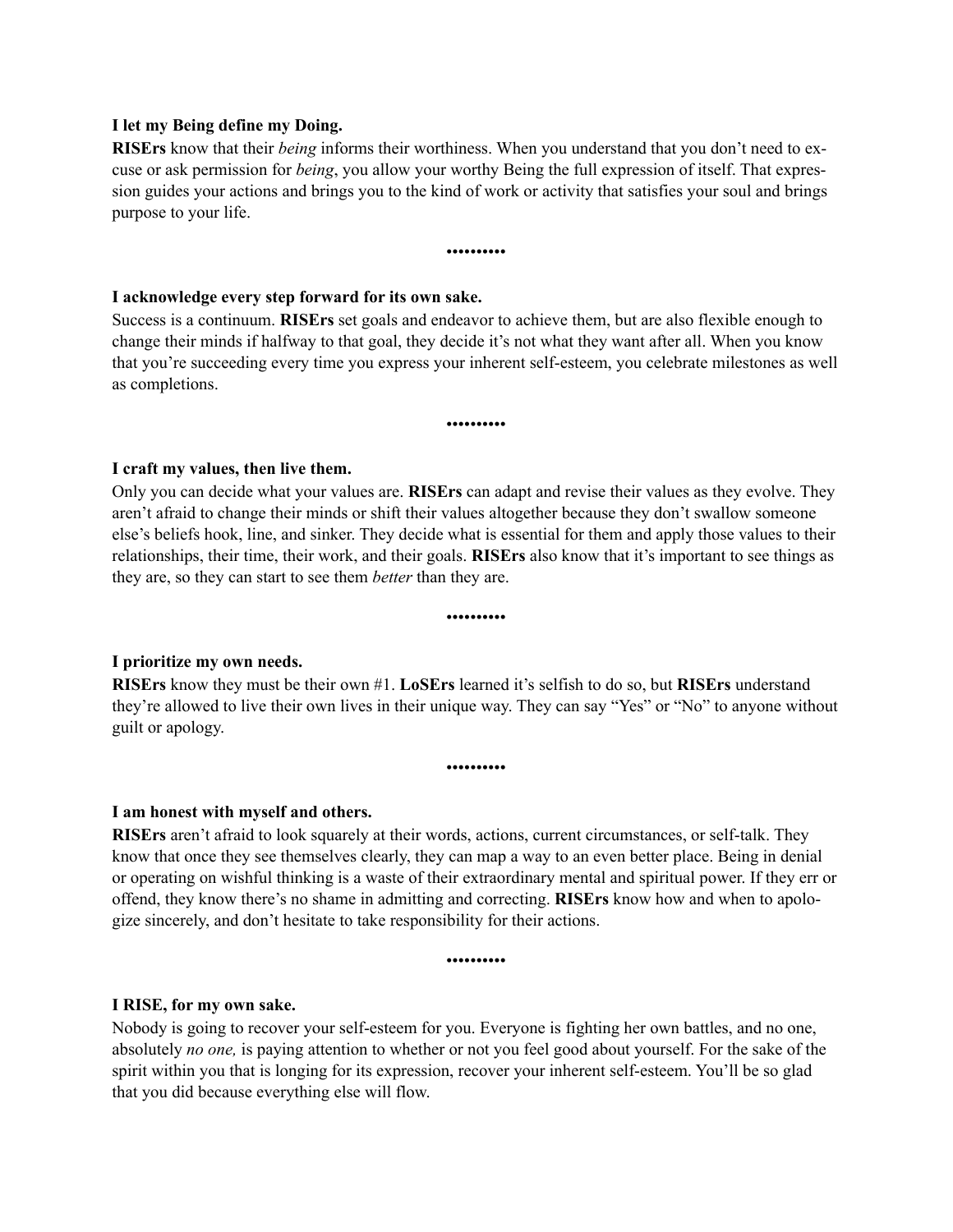#### ••••••••••

#### **I only say "Yes" when I mean it.**

**LoSErs** feel compelled to be in the spotlight, to let others know they can do anything, or to always be available. **RISErs** know their needs are important too, and don't agree or commit to something unless they can *and want to* participate.

#### ••••••••••

#### **I identify my needs and communicate them clearly.**

LoSErs expect others to anticipate what they need and are disappointed when their needs aren't met. Quite often, it's because they never learned to identify what they are feeling or how to communicate it. They feel needy but don't know why. **RISErs** are self-aware and courageous enough to look squarely at every emotion that arises, especially the negative ones. **RISErs** aren't afraid to identify what's missing. They know that they aren't required to manage another person's feelings, so they can honestly ask for what they need in a relationship. Doing so won't make their partner jealous, or make their friends mad, or cause their parents disappointment. If the response is such, **RISErs** know that others are responsible for their own feelings.

#### ••••••••••

#### **I am responsible only for my own feelings.**

Many a **LoSEr** minimizes her needs or self-expression, so someone important to her won't "get mad." She suppresses her natural confident voice, so someone else doesn't have to deal with his insecurities. No one can make you mad, sad, disappointed, or, for that matter, happy. **RISErs** know we all are the cause of and the solution to our own emotions; they know that their own issues are the source of their negative reactions.

••••••••••

#### **I have the right to my feelings without needing to negotiate, defend, or explain.**

**RISErs** know that they don't have to explain their feelings unless they choose to. They know they can say, "No, I don't feel like doing that today," without having to negotiate for their say. Many young **LoSErs** were corrected for feeling angry; for example, when a parent said, "You shouldn't feel that way." **RISErs** know that no one outside of themselves can ever decide for them how they should feel. This awareness makes **RISErs** particularly good listeners, as they rarely talk their friends out of their emotions.

#### ••••••••••

#### **I will always feel first and think second.**

No matter how far they've come in the recovery of their inherent self-esteem, **RISErs** know an old reaction can still be blindside them. Maybe it's going back to a parent's home, or running into the class bully at the high school reunion. Events, people, tones of voice, and memories all can trigger original feelings of **LoSE**. **RISErs** know that they always have a *feeling* response first. **LoSErs** tend to get stuck in there, and mope or react or plummet even deeper into self-loathing. **RISErs** remember that they still have power, even though this old feeling has suddenly arisen, and they use their conscious minds to *think* their way